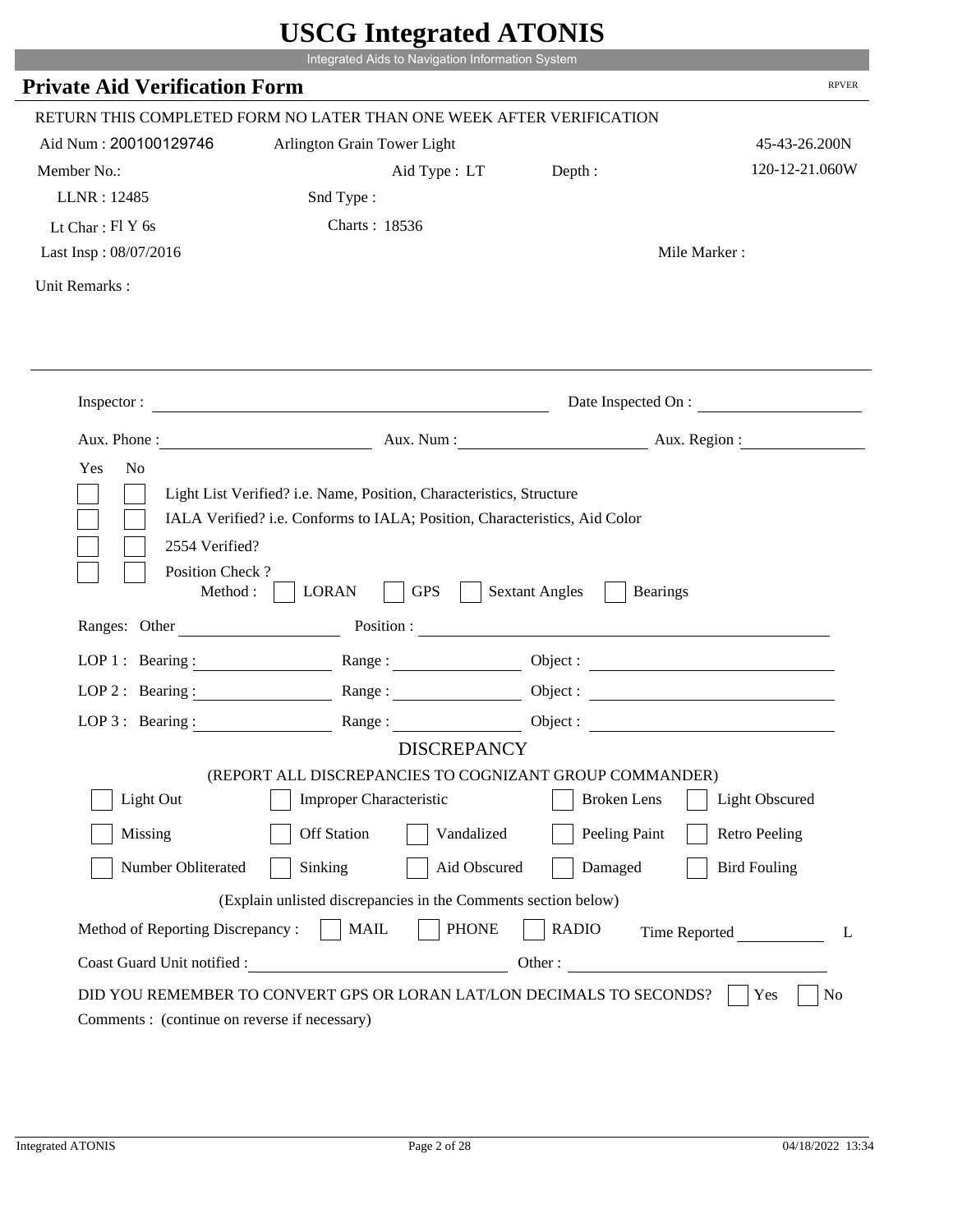|                                              | Integrated Aids to Navigation Information System                              |                                          |                       |
|----------------------------------------------|-------------------------------------------------------------------------------|------------------------------------------|-----------------------|
| <b>Private Aid Verification Form</b>         |                                                                               |                                          | <b>RPVER</b>          |
|                                              | RETURN THIS COMPLETED FORM NO LATER THAN ONE WEEK AFTER VERIFICATION          |                                          |                       |
| Aid Num: 200100129955                        | Columbia View Orchards Water Intake Pipe Warning Light                        |                                          | 45-42-01.223N         |
| Member No.:                                  | Aid Type : LT                                                                 | Depth:                                   | 121-22-09.090W        |
| LLNR: 12035                                  | Snd Type:                                                                     |                                          |                       |
| Lt Char: Fl W 6s                             | Charts: 18531                                                                 |                                          |                       |
| Last Insp: 07/22/2016                        |                                                                               |                                          | Mile Marker:          |
| Unit Remarks:                                |                                                                               |                                          |                       |
|                                              |                                                                               |                                          |                       |
|                                              | Inspector:                                                                    |                                          | Date Inspected On :   |
|                                              | Aux. Phone : Aux. Num : Aux. Num : Aux. Num : Aux. Region :                   |                                          |                       |
| 2554 Verified?                               | IALA Verified? i.e. Conforms to IALA; Position, Characteristics, Aid Color    |                                          |                       |
| Position Check?<br>Method :<br>Ranges: Other | <b>LORAN</b><br><b>GPS</b>                                                    | <b>Sextant Angles</b><br><b>Bearings</b> |                       |
|                                              |                                                                               |                                          |                       |
|                                              | LOP 1: Bearing: Range:                                                        |                                          |                       |
|                                              | LOP 2: Bearing: $\qquad \qquad$ Range:                                        |                                          |                       |
| LOP $3:$ Bearing :                           | Range:                                                                        |                                          | Object :              |
|                                              | <b>DISCREPANCY</b><br>(REPORT ALL DISCREPANCIES TO COGNIZANT GROUP COMMANDER) |                                          |                       |
| Light Out                                    | <b>Improper Characteristic</b>                                                | <b>Broken</b> Lens                       | <b>Light Obscured</b> |
| Missing                                      | <b>Off Station</b><br>Vandalized                                              | Peeling Paint                            | <b>Retro Peeling</b>  |
| Number Obliterated                           | Sinking                                                                       | Aid Obscured<br>Damaged                  | <b>Bird Fouling</b>   |
|                                              | (Explain unlisted discrepancies in the Comments section below)                |                                          |                       |
| Method of Reporting Discrepancy:             | <b>PHONE</b><br><b>MAIL</b>                                                   | <b>RADIO</b>                             |                       |
| Coast Guard Unit notified :                  | <u> 1990 - Johann Barbara, martxa eta politikar</u>                           | Other:                                   | Time Reported         |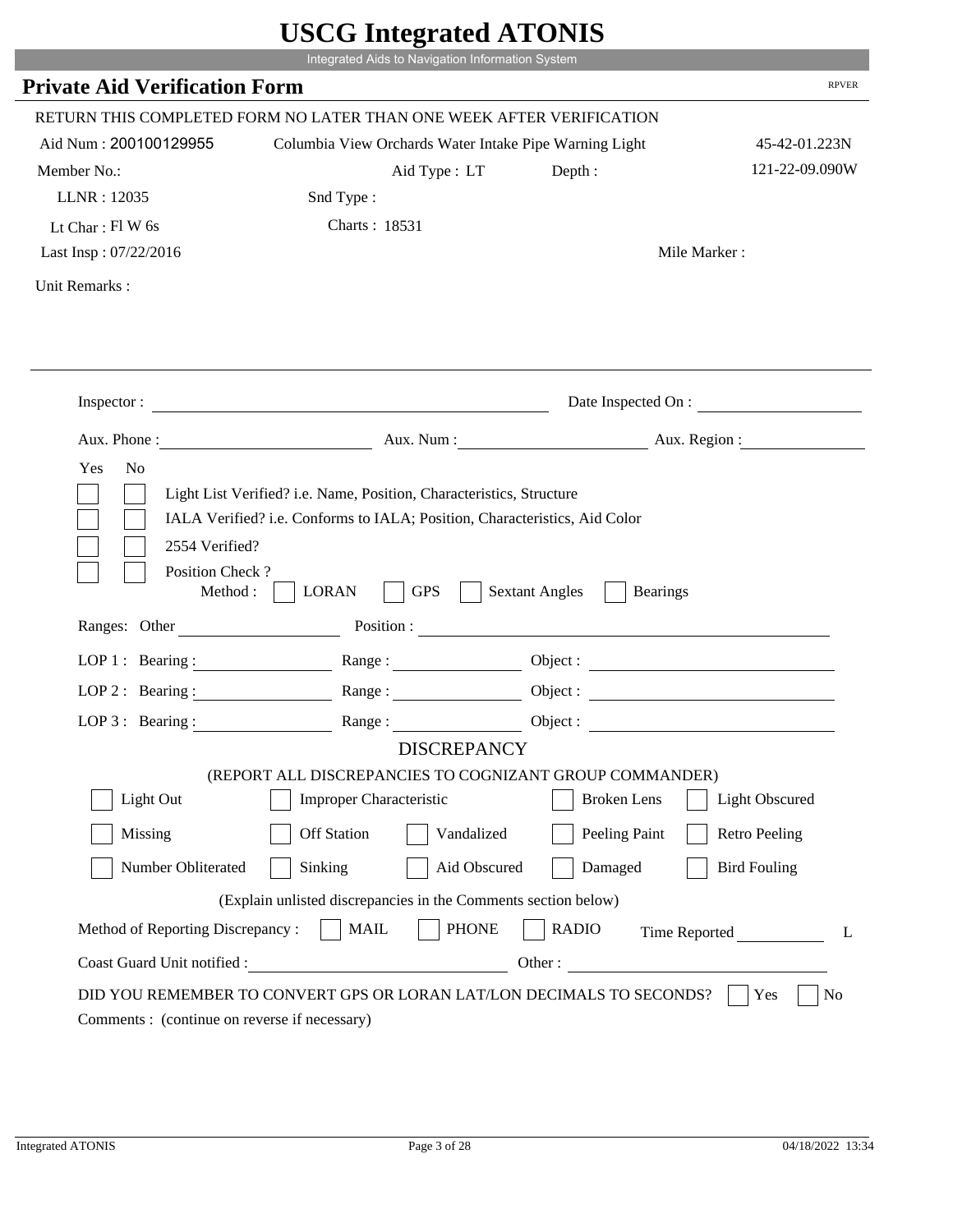|                                                                 | Integrated Aids to Navigation Information System                                                                                                   |                                          | <b>RPVER</b>                           |
|-----------------------------------------------------------------|----------------------------------------------------------------------------------------------------------------------------------------------------|------------------------------------------|----------------------------------------|
| <b>Private Aid Verification Form</b>                            |                                                                                                                                                    |                                          |                                        |
|                                                                 | RETURN THIS COMPLETED FORM NO LATER THAN ONE WEEK AFTER VERIFICATION                                                                               |                                          |                                        |
| Aid Num: 200100129871                                           | John Day Dam Lower Breakwater Light 2                                                                                                              |                                          | 45-42-55.904N                          |
| Member No.:                                                     | Aid Type: LT                                                                                                                                       | Depth:                                   | 120-42-15.801W                         |
| LLNR: 12385                                                     | Snd Type:                                                                                                                                          |                                          |                                        |
| Lt Char: $FI R 2s$                                              | Charts: 18535                                                                                                                                      |                                          |                                        |
| Last Insp: 07/09/2016                                           |                                                                                                                                                    |                                          | Mile Marker:                           |
| Unit Remarks:                                                   |                                                                                                                                                    |                                          |                                        |
|                                                                 |                                                                                                                                                    |                                          |                                        |
|                                                                 |                                                                                                                                                    |                                          |                                        |
|                                                                 | Inspector:                                                                                                                                         |                                          | Date Inspected On :                    |
|                                                                 | Aux. Phone : Aux. Num : Aux. Num : Aux. Aux. Region :                                                                                              |                                          |                                        |
| 2554 Verified?                                                  | Light List Verified? i.e. Name, Position, Characteristics, Structure<br>IALA Verified? i.e. Conforms to IALA; Position, Characteristics, Aid Color |                                          |                                        |
| Position Check?<br>Method :                                     | <b>GPS</b><br><b>LORAN</b>                                                                                                                         | <b>Sextant Angles</b><br><b>Bearings</b> |                                        |
| Ranges: Other                                                   |                                                                                                                                                    | Position :                               |                                        |
| LOP 1 : Bearing :                                               | Range:                                                                                                                                             |                                          |                                        |
| $LOP$ 2 : Bearing :                                             |                                                                                                                                                    |                                          |                                        |
|                                                                 | LOP 3: Bearing : $\qquad \qquad$ Range :                                                                                                           |                                          |                                        |
|                                                                 | <b>DISCREPANCY</b>                                                                                                                                 |                                          |                                        |
| Light Out                                                       | (REPORT ALL DISCREPANCIES TO COGNIZANT GROUP COMMANDER)                                                                                            | <b>Broken</b> Lens                       |                                        |
| Missing                                                         | Improper Characteristic<br><b>Off Station</b><br>Vandalized                                                                                        | Peeling Paint                            | Light Obscured<br><b>Retro Peeling</b> |
| Number Obliterated                                              | Sinking<br>Aid Obscured                                                                                                                            | Damaged                                  | <b>Bird Fouling</b>                    |
|                                                                 |                                                                                                                                                    |                                          |                                        |
|                                                                 | (Explain unlisted discrepancies in the Comments section below)                                                                                     |                                          |                                        |
| Method of Reporting Discrepancy:<br>Coast Guard Unit notified : | <b>MAIL</b><br><b>PHONE</b>                                                                                                                        | <b>RADIO</b><br>Other:                   | Time Reported<br>L                     |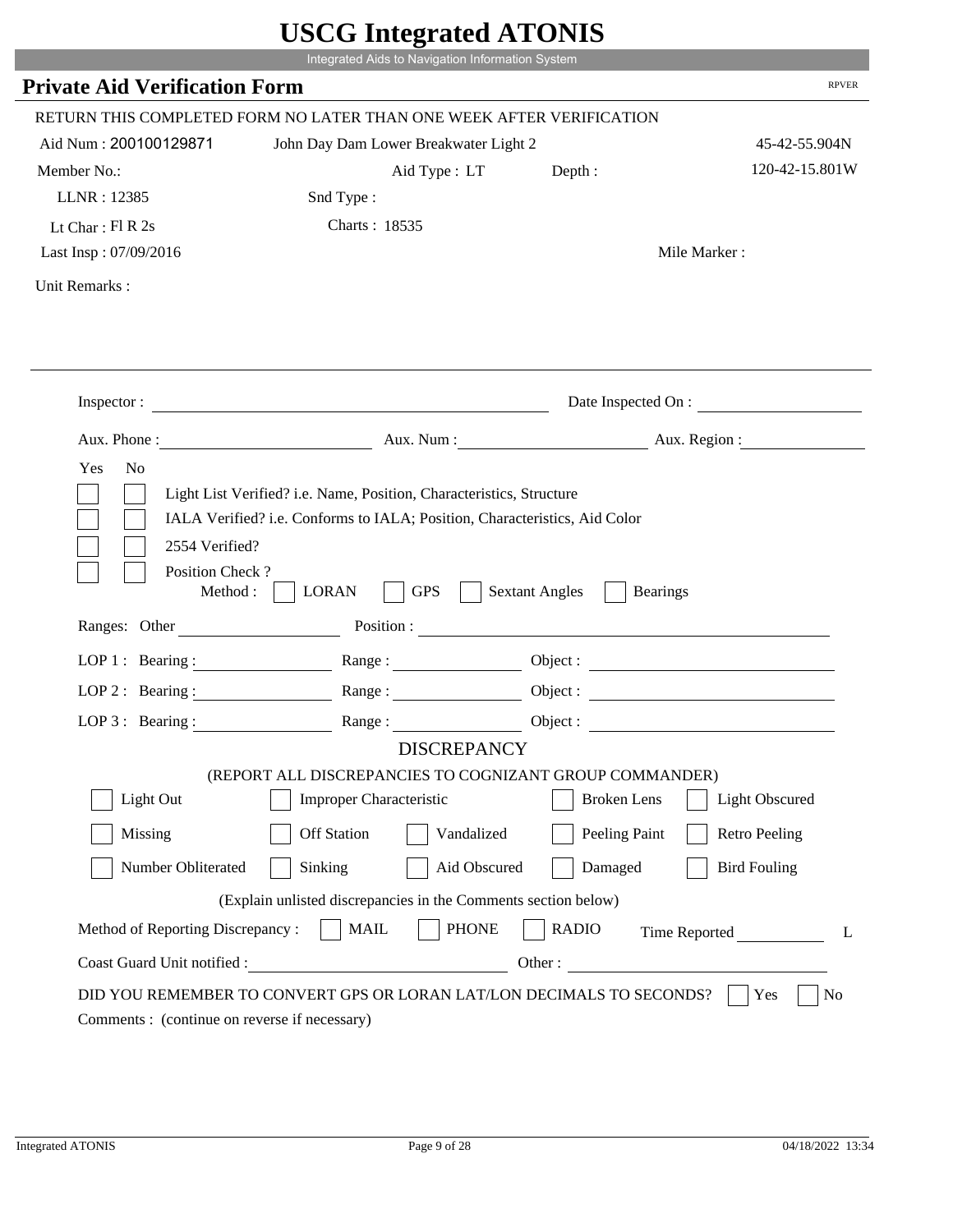|                                                                 | Integrated Aids to Navigation Information System                           |                                          |                      |
|-----------------------------------------------------------------|----------------------------------------------------------------------------|------------------------------------------|----------------------|
| <b>Private Aid Verification Form</b>                            |                                                                            |                                          | <b>RPVER</b>         |
|                                                                 |                                                                            |                                          |                      |
|                                                                 | RETURN THIS COMPLETED FORM NO LATER THAN ONE WEEK AFTER VERIFICATION       |                                          |                      |
| Aid Num: 200100129873                                           | John Day Dam Lower Guidewall Light A                                       |                                          | 45-43-02.129N        |
| Member No.:                                                     | Aid Type: LT                                                               | Depth:                                   | 120-42-03.546W       |
| LLNR: 12390                                                     | Snd Type:                                                                  |                                          |                      |
| Lt Char: $FY$                                                   | Charts: 18535                                                              |                                          |                      |
| Last Insp: 07/09/2016                                           |                                                                            |                                          | Mile Marker:         |
| Unit Remarks:                                                   |                                                                            |                                          |                      |
|                                                                 |                                                                            |                                          |                      |
|                                                                 |                                                                            |                                          |                      |
|                                                                 | Inspector:                                                                 |                                          | Date Inspected On :  |
|                                                                 | Aux. Phone : Aux. Num : Aux. Num : Aux. Aux. Region :                      |                                          |                      |
| Yes<br>N <sub>o</sub>                                           |                                                                            |                                          |                      |
|                                                                 |                                                                            |                                          |                      |
|                                                                 | Light List Verified? i.e. Name, Position, Characteristics, Structure       |                                          |                      |
|                                                                 | IALA Verified? i.e. Conforms to IALA; Position, Characteristics, Aid Color |                                          |                      |
| 2554 Verified?                                                  |                                                                            |                                          |                      |
| Position Check?                                                 |                                                                            |                                          |                      |
| Method :                                                        | <b>GPS</b><br><b>LORAN</b>                                                 | <b>Sextant Angles</b><br><b>Bearings</b> |                      |
| Ranges: Other                                                   |                                                                            | Position :                               |                      |
| LOP 1 : Bearing :                                               | Range:                                                                     |                                          |                      |
| $LOP$ 2 : Bearing :                                             |                                                                            |                                          |                      |
|                                                                 |                                                                            |                                          |                      |
|                                                                 | LOP 3: Bearing : $\qquad \qquad$ Range :<br><b>DISCREPANCY</b>             |                                          | Object:              |
|                                                                 | (REPORT ALL DISCREPANCIES TO COGNIZANT GROUP COMMANDER)                    |                                          |                      |
| Light Out                                                       | Improper Characteristic                                                    | <b>Broken</b> Lens                       | Light Obscured       |
| Missing                                                         | <b>Off Station</b><br>Vandalized                                           | Peeling Paint                            | <b>Retro Peeling</b> |
| Number Obliterated                                              | Sinking<br>Aid Obscured                                                    | Damaged                                  | <b>Bird Fouling</b>  |
|                                                                 |                                                                            |                                          |                      |
|                                                                 | (Explain unlisted discrepancies in the Comments section below)             |                                          |                      |
| Method of Reporting Discrepancy:<br>Coast Guard Unit notified : | <b>MAIL</b><br><b>PHONE</b>                                                | <b>RADIO</b><br>Other:                   | Time Reported<br>L   |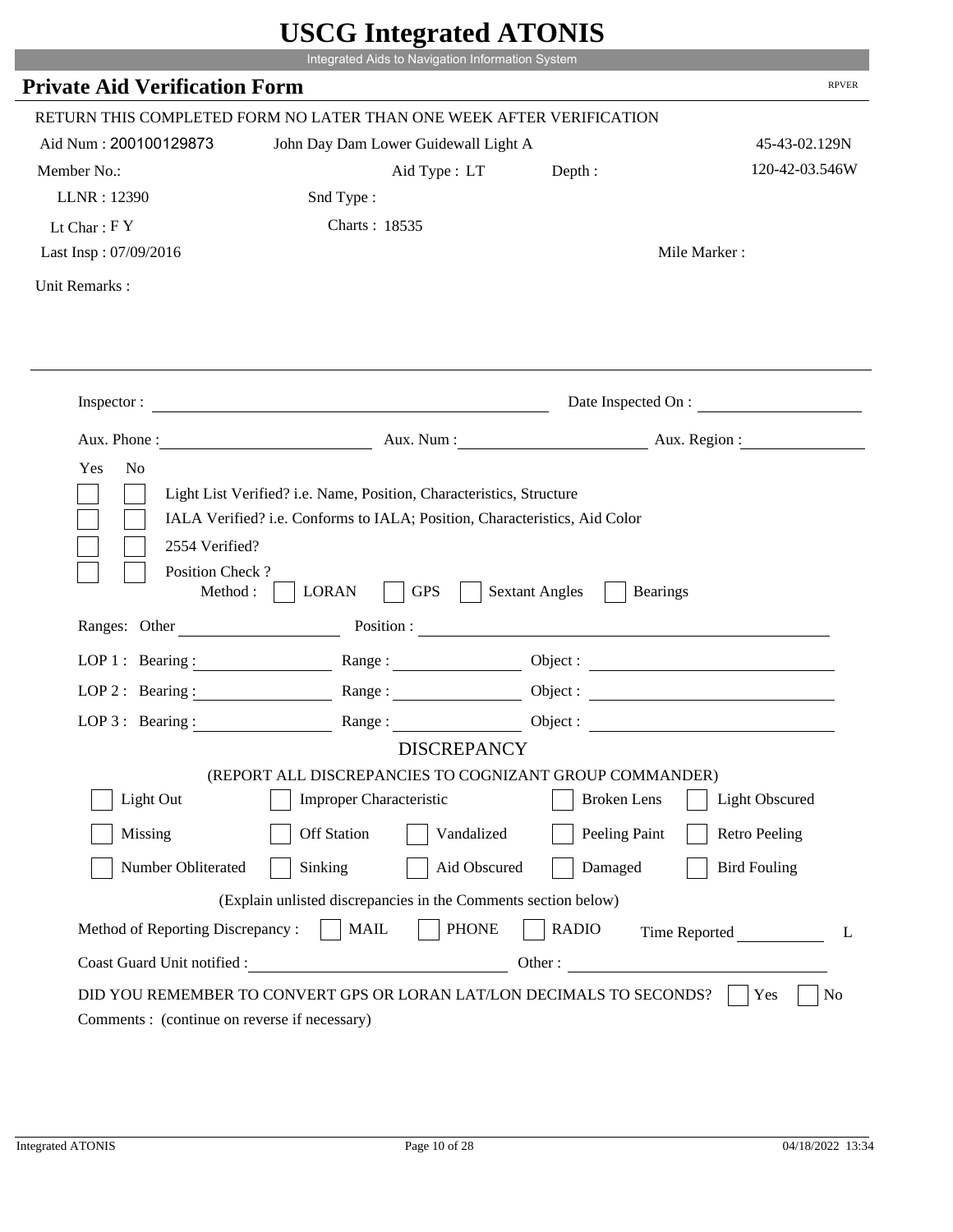|                                                                 | Integrated Aids to Navigation Information System                                                                                                   |                                          |                          |
|-----------------------------------------------------------------|----------------------------------------------------------------------------------------------------------------------------------------------------|------------------------------------------|--------------------------|
| <b>Private Aid Verification Form</b>                            |                                                                                                                                                    |                                          | <b>RPVER</b>             |
|                                                                 | RETURN THIS COMPLETED FORM NO LATER THAN ONE WEEK AFTER VERIFICATION                                                                               |                                          |                          |
| Aid Num: 100117786717                                           | McNary Dam Outfall Pipe Light A                                                                                                                    |                                          | 45-56-10.640N            |
| Member No.:                                                     | Aid Type : LT                                                                                                                                      | Depth:                                   | 119-18-21.971W           |
| LLNR: 12775.1                                                   | Snd Type:                                                                                                                                          |                                          |                          |
| Lt Char: $FI Y 2s$                                              | Charts: 18539                                                                                                                                      |                                          |                          |
| Last Insp: 07/16/2016                                           |                                                                                                                                                    |                                          | Mile Marker:             |
| Unit Remarks:                                                   |                                                                                                                                                    |                                          |                          |
|                                                                 |                                                                                                                                                    |                                          | Date Inspected On :      |
|                                                                 | Inspector:                                                                                                                                         |                                          |                          |
| Aux. Phone :                                                    |                                                                                                                                                    |                                          | Aux. Num : Aux. Region : |
| N <sub>o</sub><br>Yes<br>2554 Verified?                         | Light List Verified? i.e. Name, Position, Characteristics, Structure<br>IALA Verified? i.e. Conforms to IALA; Position, Characteristics, Aid Color |                                          |                          |
| Position Check?<br>Method :<br>Ranges: Other                    | <b>GPS</b><br><b>LORAN</b><br>Position :                                                                                                           | <b>Sextant Angles</b><br><b>Bearings</b> |                          |
|                                                                 |                                                                                                                                                    |                                          |                          |
|                                                                 | LOP 1: Bearing: $\qquad \qquad \text{Range}:$                                                                                                      |                                          |                          |
|                                                                 | LOP 2: Bearing: Range:                                                                                                                             |                                          |                          |
| LOP $3:$ Bearing :                                              | Range:<br><b>DISCREPANCY</b>                                                                                                                       |                                          | Object:                  |
|                                                                 | (REPORT ALL DISCREPANCIES TO COGNIZANT GROUP COMMANDER)                                                                                            |                                          |                          |
| Light Out                                                       | Improper Characteristic                                                                                                                            | <b>Broken</b> Lens                       | Light Obscured           |
| Missing                                                         | <b>Off Station</b><br>Vandalized                                                                                                                   | Peeling Paint                            | <b>Retro Peeling</b>     |
| Number Obliterated                                              | Aid Obscured<br>Sinking                                                                                                                            | Damaged                                  | <b>Bird Fouling</b>      |
|                                                                 |                                                                                                                                                    |                                          |                          |
|                                                                 | (Explain unlisted discrepancies in the Comments section below)                                                                                     |                                          |                          |
| Method of Reporting Discrepancy:<br>Coast Guard Unit notified : | <b>PHONE</b><br><b>MAIL</b><br>Other:                                                                                                              | <b>RADIO</b>                             | Time Reported            |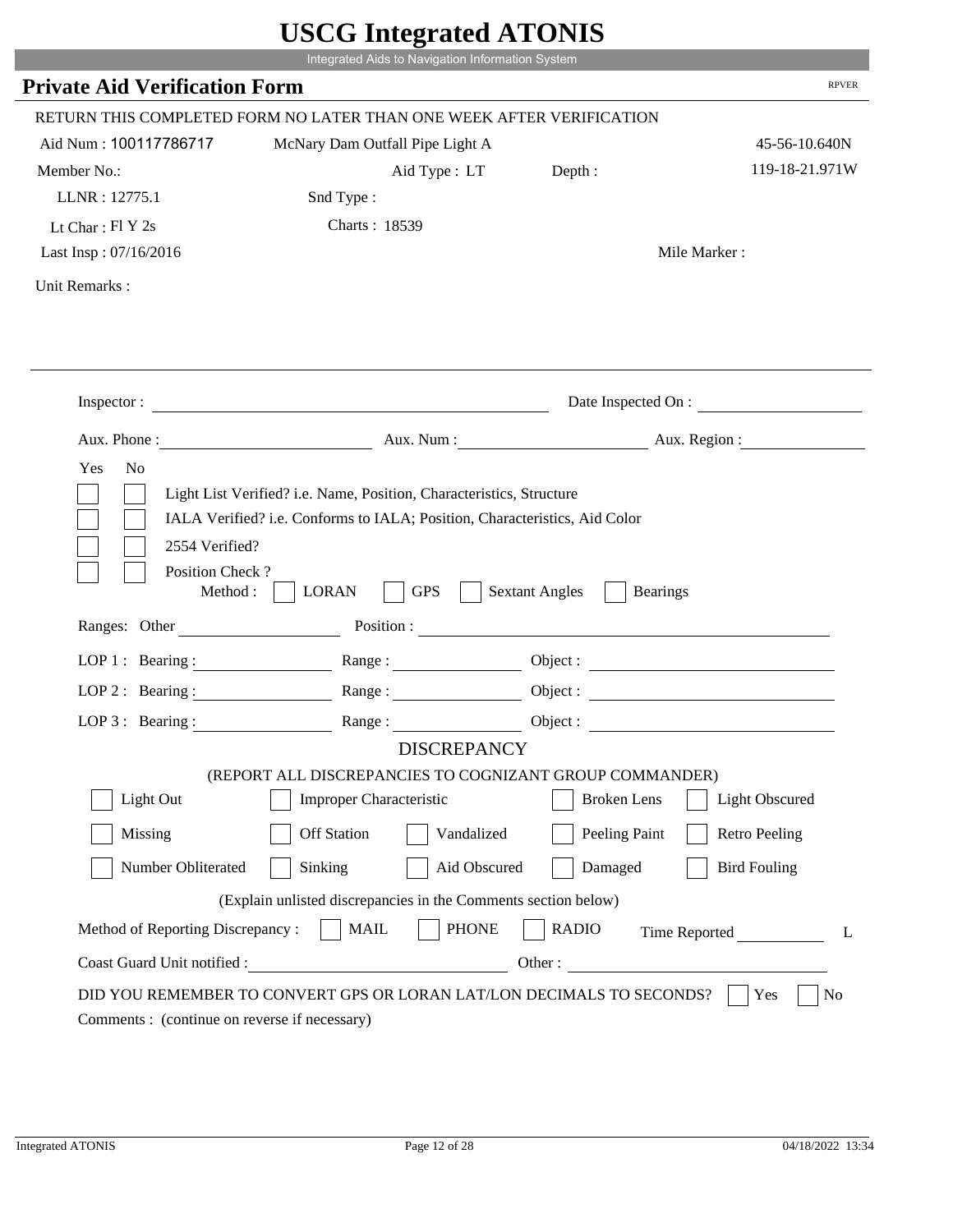|                                                                 | Integrated Aids to Navigation Information System                                                                                                   |                                          |                          |
|-----------------------------------------------------------------|----------------------------------------------------------------------------------------------------------------------------------------------------|------------------------------------------|--------------------------|
| <b>Private Aid Verification Form</b>                            |                                                                                                                                                    |                                          | <b>RPVER</b>             |
|                                                                 | RETURN THIS COMPLETED FORM NO LATER THAN ONE WEEK AFTER VERIFICATION                                                                               |                                          |                          |
| Aid Num: 100117786718                                           | McNary Dam Outfall Pipe Light B                                                                                                                    |                                          | 45-56-07.991N            |
| Member No.:                                                     | Aid Type : LT                                                                                                                                      | Depth:                                   | 119-18-20.942W           |
| LLNR: 12775.2                                                   | Snd Type:                                                                                                                                          |                                          |                          |
| Lt Char: Fl Y 4s                                                | Charts: 18539                                                                                                                                      |                                          |                          |
| Last Insp: 07/16/2016                                           |                                                                                                                                                    |                                          | Mile Marker:             |
| Unit Remarks:                                                   |                                                                                                                                                    |                                          |                          |
|                                                                 |                                                                                                                                                    |                                          | Date Inspected On :      |
|                                                                 | Inspector:                                                                                                                                         |                                          |                          |
| Aux. Phone :                                                    |                                                                                                                                                    |                                          | Aux. Num : Aux. Region : |
| N <sub>o</sub><br>Yes<br>2554 Verified?                         | Light List Verified? i.e. Name, Position, Characteristics, Structure<br>IALA Verified? i.e. Conforms to IALA; Position, Characteristics, Aid Color |                                          |                          |
| Position Check?<br>Method :<br>Ranges: Other                    | <b>GPS</b><br><b>LORAN</b><br>Position :                                                                                                           | <b>Sextant Angles</b><br><b>Bearings</b> |                          |
|                                                                 |                                                                                                                                                    |                                          |                          |
|                                                                 | LOP 1: Bearing: $\qquad \qquad \text{Range}:$                                                                                                      |                                          |                          |
|                                                                 | LOP 2: Bearing: Range:                                                                                                                             |                                          |                          |
| LOP $3:$ Bearing :                                              | Range:                                                                                                                                             |                                          | Object:                  |
|                                                                 | <b>DISCREPANCY</b><br>(REPORT ALL DISCREPANCIES TO COGNIZANT GROUP COMMANDER)                                                                      |                                          |                          |
| Light Out                                                       | Improper Characteristic                                                                                                                            | <b>Broken</b> Lens                       | Light Obscured           |
| Missing                                                         | <b>Off Station</b><br>Vandalized                                                                                                                   | Peeling Paint                            | <b>Retro Peeling</b>     |
| Number Obliterated                                              | Aid Obscured                                                                                                                                       | Damaged                                  | <b>Bird Fouling</b>      |
|                                                                 | Sinking                                                                                                                                            |                                          |                          |
|                                                                 | (Explain unlisted discrepancies in the Comments section below)                                                                                     |                                          |                          |
| Method of Reporting Discrepancy:<br>Coast Guard Unit notified : | <b>PHONE</b><br><b>MAIL</b><br>Other:                                                                                                              | <b>RADIO</b>                             | Time Reported            |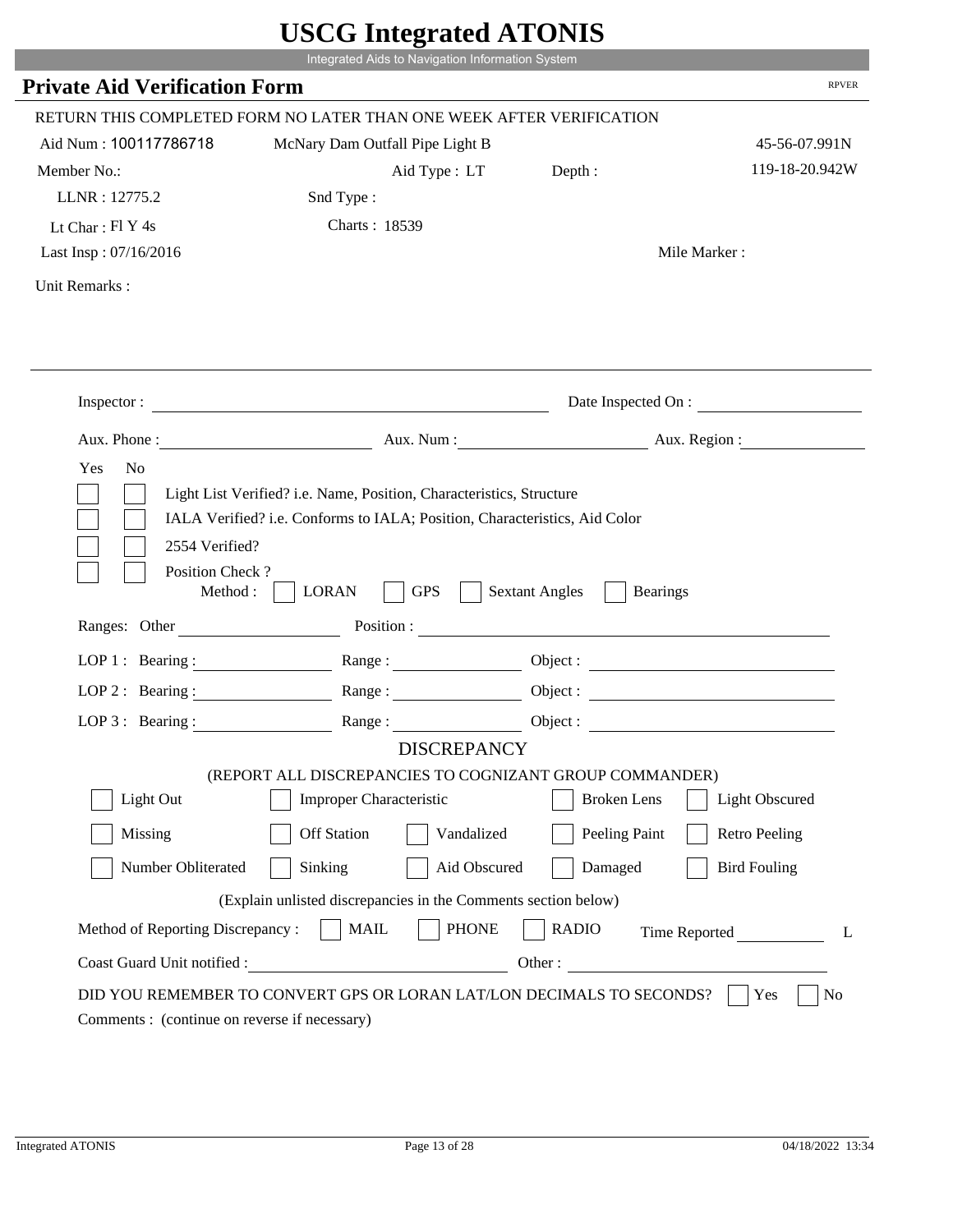|                                              | Integrated Aids to Navigation Information System                                                                                                   |                                          |                      |
|----------------------------------------------|----------------------------------------------------------------------------------------------------------------------------------------------------|------------------------------------------|----------------------|
| <b>Private Aid Verification Form</b>         |                                                                                                                                                    |                                          | <b>RPVER</b>         |
|                                              | RETURN THIS COMPLETED FORM NO LATER THAN ONE WEEK AFTER VERIFICATION                                                                               |                                          |                      |
| Aid Num: 100117786720                        | McNary Dam Outfall Pipe Light C                                                                                                                    |                                          | 45-56-05.370N        |
| Member No.:                                  | Aid Type : LT                                                                                                                                      | Depth:                                   | 119-18-19.929W       |
| LLNR: 12775.3                                | Snd Type:                                                                                                                                          |                                          |                      |
| Lt Char: $FI$ Y 4s                           | Charts: 18539                                                                                                                                      |                                          |                      |
| Last Insp: 07/16/2016                        |                                                                                                                                                    |                                          | Mile Marker:         |
| Unit Remarks:                                |                                                                                                                                                    |                                          |                      |
|                                              | Inspector:                                                                                                                                         |                                          | Date Inspected On :  |
|                                              |                                                                                                                                                    |                                          |                      |
| Aux. Phone :                                 |                                                                                                                                                    | Aux. Num : Aux. Region :                 |                      |
| N <sub>o</sub><br>Yes<br>2554 Verified?      | Light List Verified? i.e. Name, Position, Characteristics, Structure<br>IALA Verified? i.e. Conforms to IALA; Position, Characteristics, Aid Color |                                          |                      |
| Position Check?<br>Method :<br>Ranges: Other | <b>GPS</b><br><b>LORAN</b><br>Position :                                                                                                           | <b>Sextant Angles</b><br><b>Bearings</b> |                      |
|                                              |                                                                                                                                                    |                                          |                      |
|                                              | LOP 1: Bearing: $\qquad \qquad \text{Range}:$                                                                                                      |                                          |                      |
|                                              | LOP 2: Bearing: Range:                                                                                                                             |                                          |                      |
| LOP $3:$ Bearing :                           | Range:                                                                                                                                             |                                          | Object:              |
|                                              | <b>DISCREPANCY</b><br>(REPORT ALL DISCREPANCIES TO COGNIZANT GROUP COMMANDER)                                                                      |                                          |                      |
| Light Out                                    | Improper Characteristic                                                                                                                            | <b>Broken</b> Lens                       | Light Obscured       |
|                                              |                                                                                                                                                    |                                          |                      |
| Missing                                      | <b>Off Station</b><br>Vandalized                                                                                                                   | Peeling Paint                            | <b>Retro Peeling</b> |
| Number Obliterated                           | Aid Obscured<br>Sinking                                                                                                                            | Damaged                                  | <b>Bird Fouling</b>  |
|                                              | (Explain unlisted discrepancies in the Comments section below)                                                                                     |                                          |                      |
| Method of Reporting Discrepancy:             | <b>PHONE</b><br><b>MAIL</b><br>Other:                                                                                                              | <b>RADIO</b>                             | Time Reported        |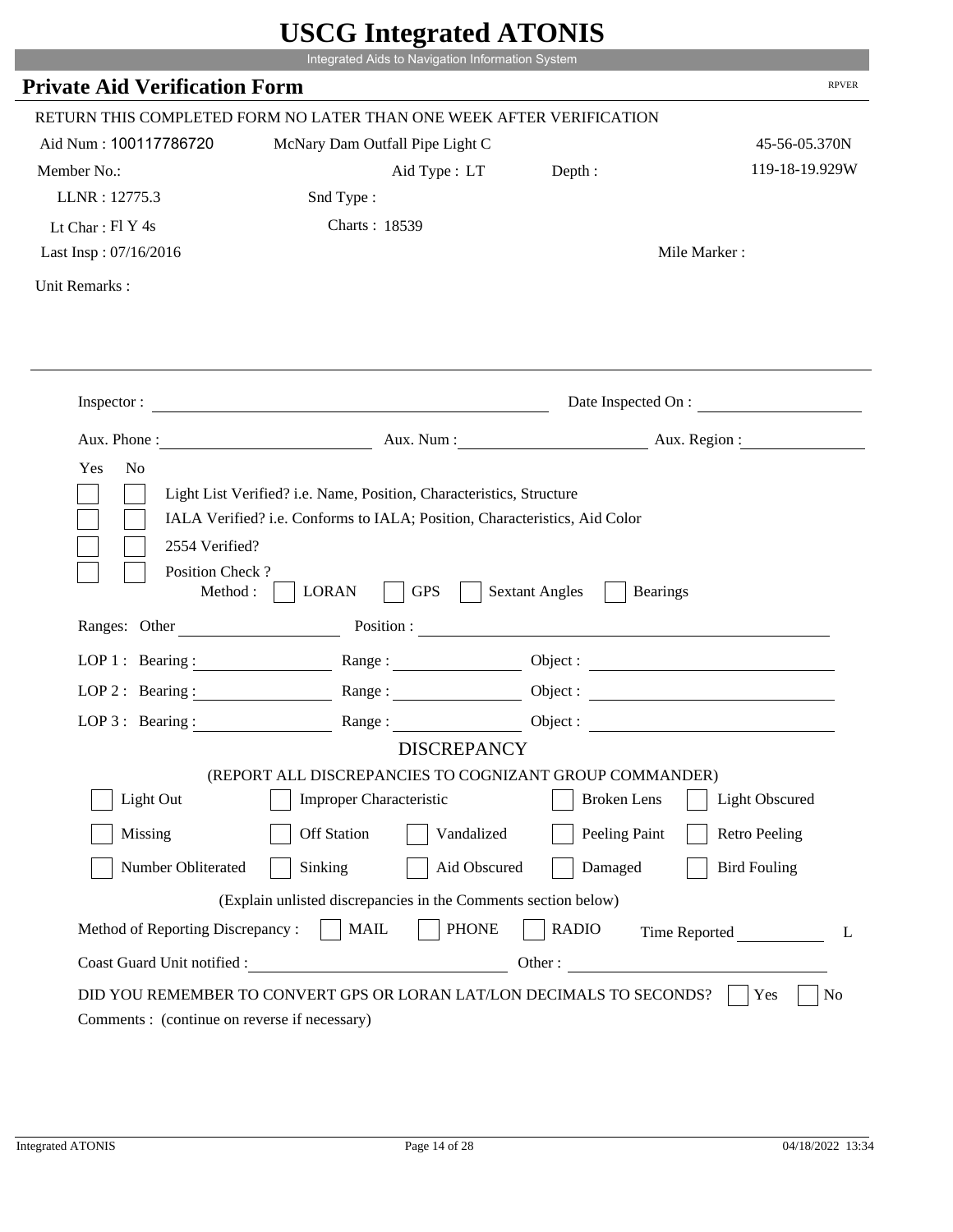|                                               | Integrated Aids to Navigation Information System                                                                                                   |                                          |                          |
|-----------------------------------------------|----------------------------------------------------------------------------------------------------------------------------------------------------|------------------------------------------|--------------------------|
| <b>Private Aid Verification Form</b>          |                                                                                                                                                    |                                          | <b>RPVER</b>             |
|                                               | RETURN THIS COMPLETED FORM NO LATER THAN ONE WEEK AFTER VERIFICATION                                                                               |                                          |                          |
| Aid Num: 100117786721                         | McNary Dam Outfall Pipe Light D                                                                                                                    |                                          | 45-56-02.748N            |
| Member No.:                                   | Aid Type : LT                                                                                                                                      | Depth:                                   | 119-18-18.916W           |
| LLNR: 12775.4                                 | Snd Type:                                                                                                                                          |                                          |                          |
| Lt Char: $FI$ Y 4s                            | Charts: 18539                                                                                                                                      |                                          |                          |
| Last Insp: 07/16/2016                         |                                                                                                                                                    |                                          | Mile Marker:             |
| Unit Remarks:                                 |                                                                                                                                                    |                                          |                          |
|                                               | Inspector:                                                                                                                                         |                                          | Date Inspected On :      |
| Aux. Phone :                                  |                                                                                                                                                    |                                          | Aux. Num : Aux. Region : |
| N <sub>o</sub><br>Yes                         | Light List Verified? i.e. Name, Position, Characteristics, Structure<br>IALA Verified? i.e. Conforms to IALA; Position, Characteristics, Aid Color |                                          |                          |
| 2554 Verified?<br>Position Check?<br>Method : | <b>GPS</b><br><b>LORAN</b>                                                                                                                         | <b>Sextant Angles</b><br><b>Bearings</b> |                          |
| Ranges: Other                                 | Position :                                                                                                                                         |                                          |                          |
|                                               | LOP 1: Bearing: $\qquad \qquad \text{Range}:$                                                                                                      |                                          |                          |
|                                               | LOP 2: Bearing: Range:                                                                                                                             |                                          |                          |
| LOP $3:$ Bearing :                            | Range:                                                                                                                                             |                                          | Object:                  |
|                                               | <b>DISCREPANCY</b><br>(REPORT ALL DISCREPANCIES TO COGNIZANT GROUP COMMANDER)                                                                      |                                          |                          |
| Light Out                                     | Improper Characteristic                                                                                                                            | <b>Broken</b> Lens                       | Light Obscured           |
|                                               |                                                                                                                                                    |                                          |                          |
| Missing                                       | <b>Off Station</b><br>Vandalized                                                                                                                   | Peeling Paint                            | <b>Retro Peeling</b>     |
| Number Obliterated                            | Aid Obscured<br>Sinking                                                                                                                            | Damaged                                  | <b>Bird Fouling</b>      |
|                                               | (Explain unlisted discrepancies in the Comments section below)                                                                                     |                                          |                          |
| Method of Reporting Discrepancy:              | <b>PHONE</b><br><b>MAIL</b><br>Other:                                                                                                              | <b>RADIO</b>                             | Time Reported            |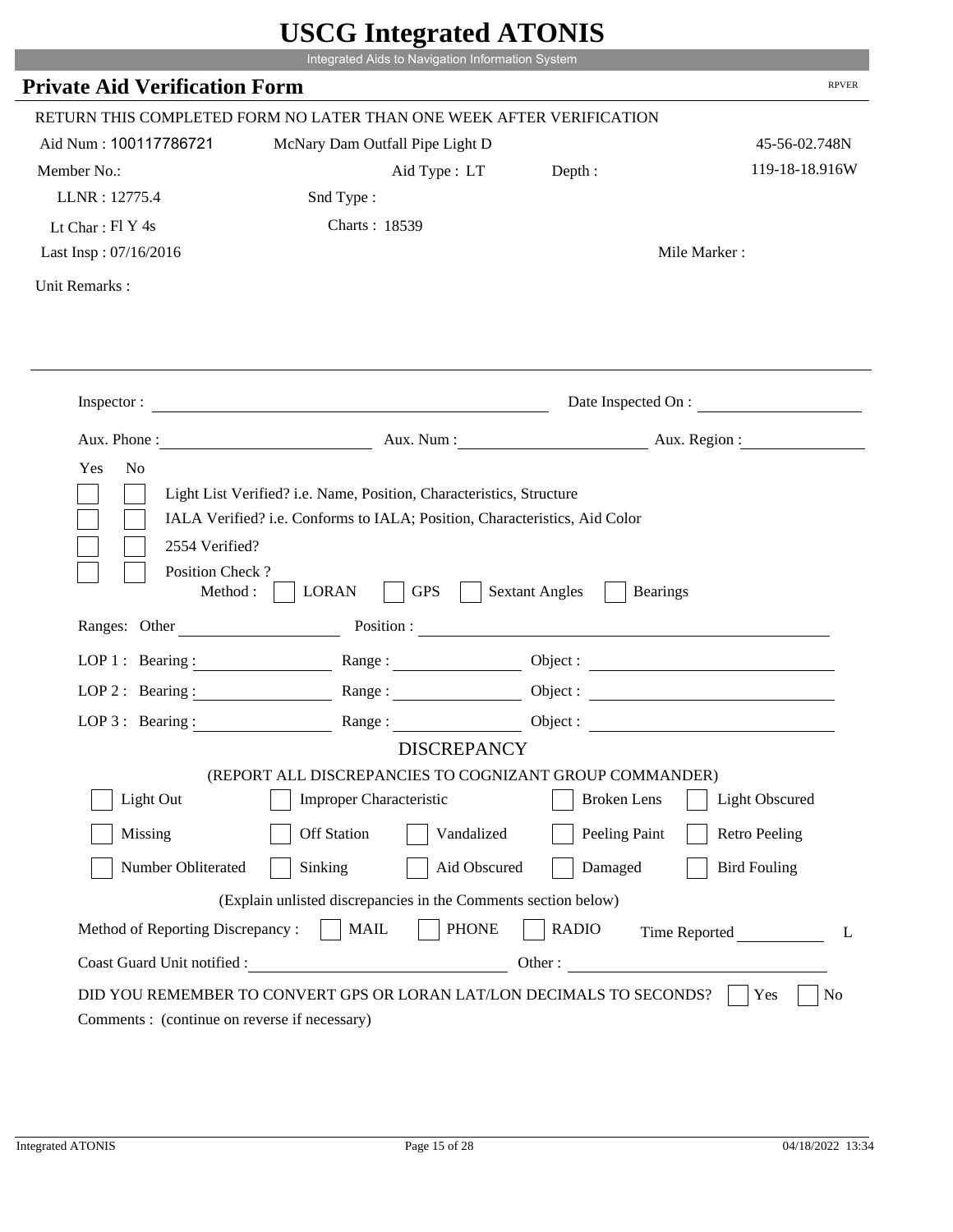|                                                                 | Integrated Aids to Navigation Information System                                                                                                   |                                          |                      |
|-----------------------------------------------------------------|----------------------------------------------------------------------------------------------------------------------------------------------------|------------------------------------------|----------------------|
| <b>Private Aid Verification Form</b>                            |                                                                                                                                                    |                                          | <b>RPVER</b>         |
|                                                                 | RETURN THIS COMPLETED FORM NO LATER THAN ONE WEEK AFTER VERIFICATION                                                                               |                                          |                      |
| Aid Num: 100117786722                                           | McNary Dam Outfall Pipe Light E                                                                                                                    |                                          | 45-56-00.127N        |
| Member No.:                                                     | Aid Type : LT                                                                                                                                      | Depth:                                   | 119-18-17.903W       |
| LLNR: 12775.5                                                   | Snd Type:                                                                                                                                          |                                          |                      |
| Lt Char: $FI$ Y 4s                                              | Charts: 18539                                                                                                                                      |                                          |                      |
| Last Insp: 07/16/2016                                           |                                                                                                                                                    |                                          | Mile Marker:         |
| Unit Remarks:                                                   |                                                                                                                                                    |                                          |                      |
|                                                                 |                                                                                                                                                    |                                          |                      |
|                                                                 | Inspector:                                                                                                                                         |                                          | Date Inspected On :  |
|                                                                 | Aux. Phone : Aux. Num : Aux. Num : Aux. Aux. Region :                                                                                              |                                          |                      |
| 2554 Verified?                                                  | Light List Verified? i.e. Name, Position, Characteristics, Structure<br>IALA Verified? i.e. Conforms to IALA; Position, Characteristics, Aid Color |                                          |                      |
| Position Check?<br>Method :<br>Ranges: Other                    | <b>GPS</b><br><b>LORAN</b><br>Position :                                                                                                           | <b>Sextant Angles</b><br><b>Bearings</b> |                      |
|                                                                 |                                                                                                                                                    |                                          |                      |
| LOP 1 : Bearing :                                               | Range:                                                                                                                                             |                                          |                      |
| $LOP$ 2 : Bearing :                                             |                                                                                                                                                    |                                          |                      |
|                                                                 | LOP 3: Bearing : $\qquad \qquad$ Range :<br><b>DISCREPANCY</b>                                                                                     |                                          |                      |
|                                                                 | (REPORT ALL DISCREPANCIES TO COGNIZANT GROUP COMMANDER)                                                                                            |                                          |                      |
| Light Out                                                       | Improper Characteristic                                                                                                                            | <b>Broken</b> Lens                       | Light Obscured       |
| Missing                                                         | <b>Off Station</b><br>Vandalized                                                                                                                   | Peeling Paint                            | <b>Retro Peeling</b> |
| Number Obliterated                                              | Sinking<br>Aid Obscured                                                                                                                            | Damaged                                  | <b>Bird Fouling</b>  |
|                                                                 |                                                                                                                                                    |                                          |                      |
|                                                                 | (Explain unlisted discrepancies in the Comments section below)                                                                                     |                                          |                      |
| Method of Reporting Discrepancy:<br>Coast Guard Unit notified : | <b>MAIL</b><br><b>PHONE</b>                                                                                                                        | <b>RADIO</b><br>Other:                   | Time Reported<br>L   |

i i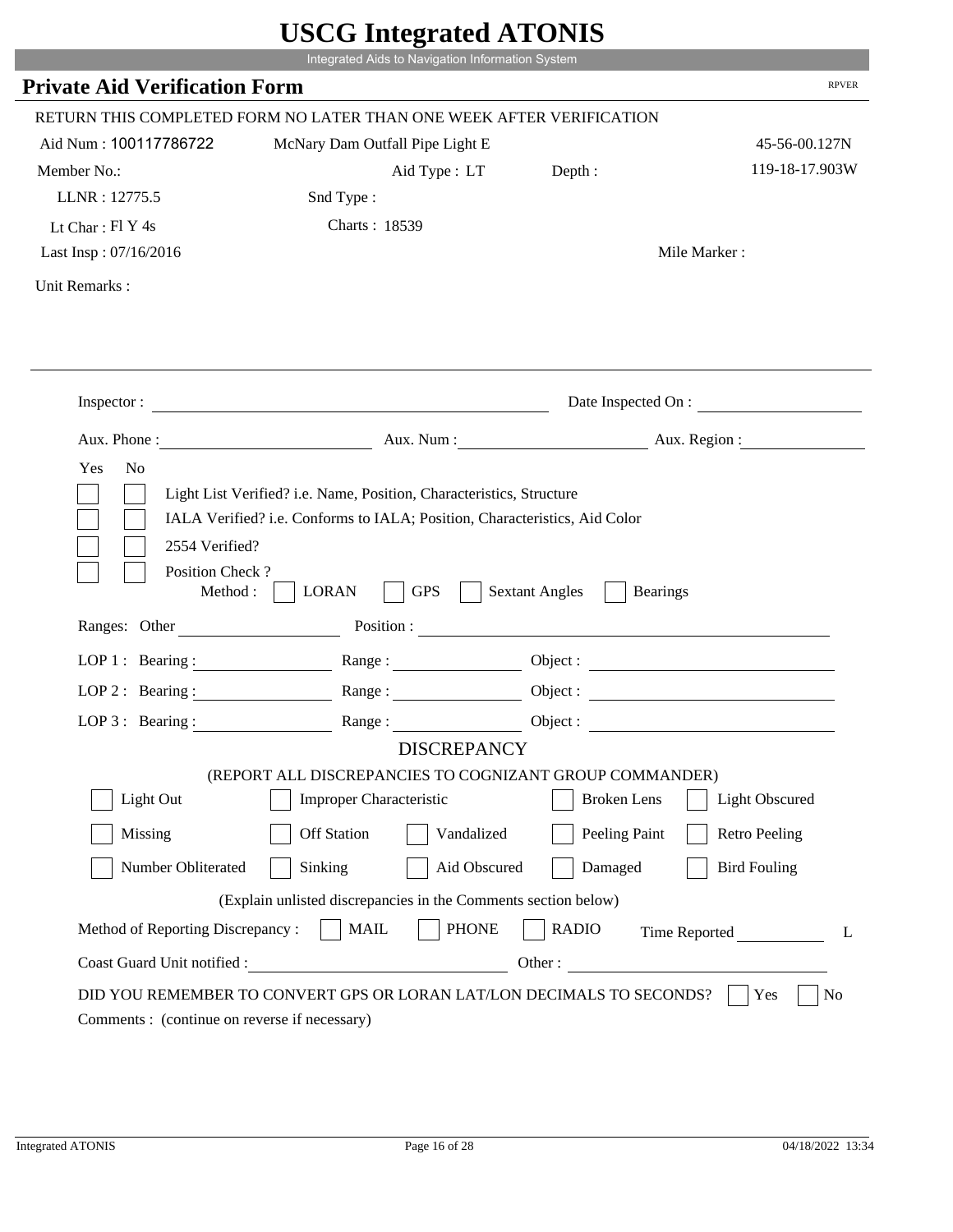|                                                            | UDUU IIIIU ARUU ATUNID<br>Integrated Aids to Navigation Information System                                                                         |                                                                                                                                                                                                                                |                        |
|------------------------------------------------------------|----------------------------------------------------------------------------------------------------------------------------------------------------|--------------------------------------------------------------------------------------------------------------------------------------------------------------------------------------------------------------------------------|------------------------|
| <b>Private Aid Verification Form</b>                       |                                                                                                                                                    |                                                                                                                                                                                                                                | <b>RPVER</b>           |
|                                                            | RETURN THIS COMPLETED FORM NO LATER THAN ONE WEEK AFTER VERIFICATION                                                                               |                                                                                                                                                                                                                                |                        |
| Aid Num: 200100129781                                      | Pump Station Intake Light                                                                                                                          |                                                                                                                                                                                                                                | 45-54-52.000N          |
| Member No.:                                                | Aid Type : LT                                                                                                                                      | Depth :                                                                                                                                                                                                                        | 119-25-53.000W         |
| LLNR: 12710                                                | Snd Type:                                                                                                                                          |                                                                                                                                                                                                                                |                        |
| Lt Char: $FI R 10s$                                        | Charts: 18539                                                                                                                                      |                                                                                                                                                                                                                                |                        |
| Last Insp: 07/16/2016                                      |                                                                                                                                                    |                                                                                                                                                                                                                                | Mile Marker:           |
| Unit Remarks:                                              |                                                                                                                                                    |                                                                                                                                                                                                                                |                        |
|                                                            |                                                                                                                                                    |                                                                                                                                                                                                                                |                        |
|                                                            | Inspector:                                                                                                                                         |                                                                                                                                                                                                                                | Date Inspected On :    |
| Aux. Phone :                                               |                                                                                                                                                    |                                                                                                                                                                                                                                | Aux. Num: Aux. Region: |
| Yes<br>N <sub>o</sub><br>2554 Verified?<br>Position Check? | Light List Verified? i.e. Name, Position, Characteristics, Structure<br>IALA Verified? i.e. Conforms to IALA; Position, Characteristics, Aid Color |                                                                                                                                                                                                                                |                        |
| Method:<br>Ranges: Other                                   | <b>GPS</b><br><b>LORAN</b>                                                                                                                         | <b>Sextant Angles</b><br><b>Bearings</b>                                                                                                                                                                                       |                        |
|                                                            |                                                                                                                                                    | Position : The Contract of the Contract of the Contract of the Contract of the Contract of the Contract of the Contract of the Contract of the Contract of the Contract of the Contract of the Contract of the Contract of the |                        |
| LOP 1 : Bearing :                                          |                                                                                                                                                    |                                                                                                                                                                                                                                | Object :               |
| $LOP$ 2 : Bearing :                                        | Range:                                                                                                                                             |                                                                                                                                                                                                                                |                        |
| LOP $3$ : Bearing :                                        | Range:<br><b>DISCREPANCY</b>                                                                                                                       |                                                                                                                                                                                                                                |                        |
|                                                            | (REPORT ALL DISCREPANCIES TO COGNIZANT GROUP COMMANDER)                                                                                            |                                                                                                                                                                                                                                |                        |
| Light Out                                                  | <b>Improper Characteristic</b>                                                                                                                     | <b>Broken</b> Lens                                                                                                                                                                                                             | <b>Light Obscured</b>  |
| Missing                                                    | <b>Off Station</b><br>Vandalized                                                                                                                   | Peeling Paint                                                                                                                                                                                                                  | <b>Retro Peeling</b>   |
| Number Obliterated                                         | Sinking<br>Aid Obscured                                                                                                                            | Damaged                                                                                                                                                                                                                        | <b>Bird Fouling</b>    |
|                                                            | (Explain unlisted discrepancies in the Comments section below)                                                                                     |                                                                                                                                                                                                                                |                        |
| Method of Reporting Discrepancy:                           | <b>PHONE</b><br><b>MAIL</b>                                                                                                                        | <b>RADIO</b>                                                                                                                                                                                                                   | Time Reported<br>L     |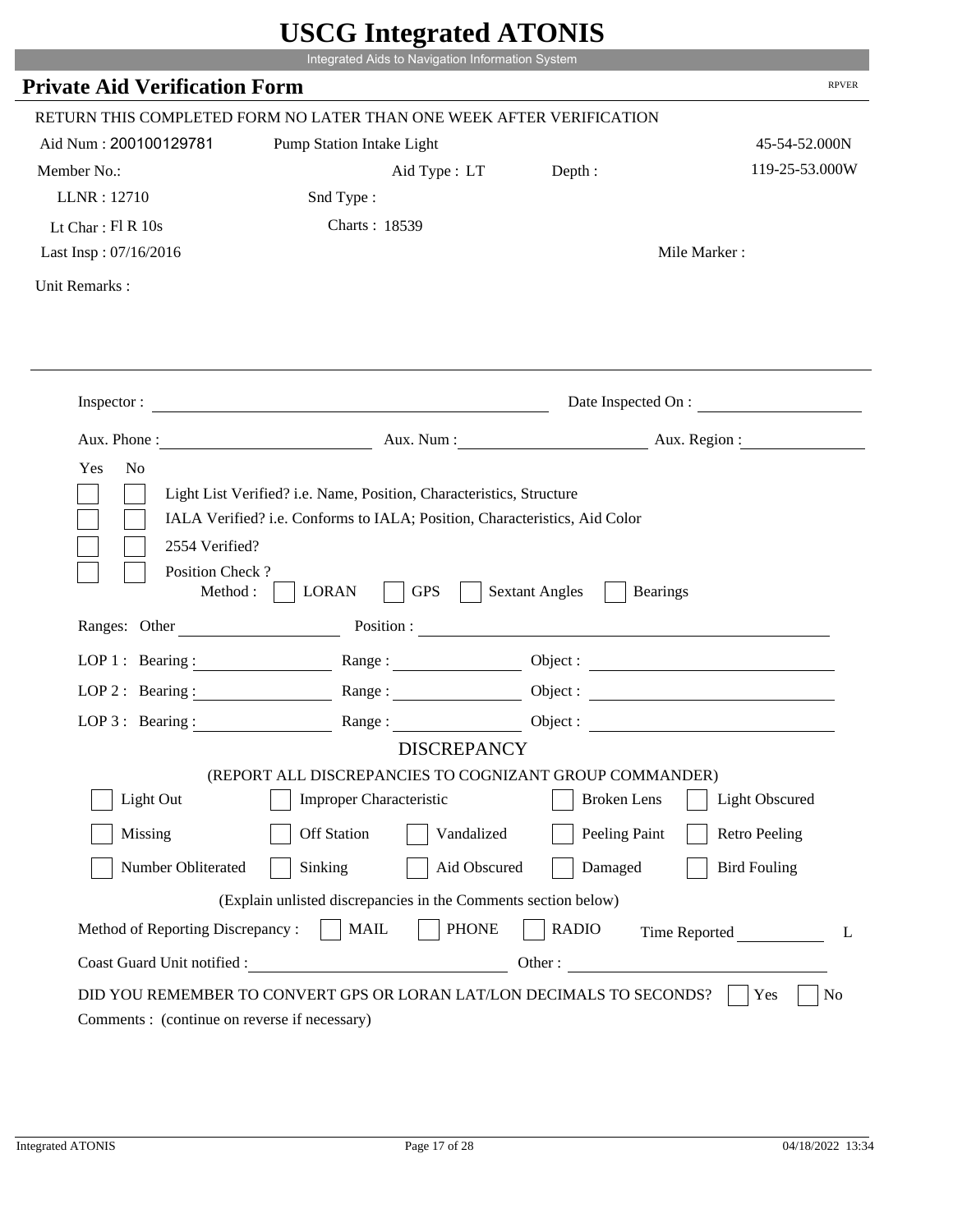|                                                                 | Integrated Aids to Navigation Information System                                                                                                   |                        |                       |
|-----------------------------------------------------------------|----------------------------------------------------------------------------------------------------------------------------------------------------|------------------------|-----------------------|
| <b>Private Aid Verification Form</b>                            |                                                                                                                                                    |                        | <b>RPVER</b>          |
|                                                                 | RETURN THIS COMPLETED FORM NO LATER THAN ONE WEEK AFTER VERIFICATION                                                                               |                        |                       |
| Aid Num: 100117592666                                           | The Dalles Commercial Dock Light B                                                                                                                 |                        | 45-36-17.745N         |
| Member No.:                                                     | Aid Type : LT Depth :                                                                                                                              |                        | 121-10-59.657W        |
| LLNR: 12114                                                     | Snd Type:                                                                                                                                          |                        |                       |
| Lt Char: $FI Y 4s$                                              | Charts: 18532                                                                                                                                      |                        |                       |
| Last Insp: 07/10/2016                                           |                                                                                                                                                    |                        | Mile Marker:          |
| Unit Remarks:                                                   |                                                                                                                                                    |                        |                       |
|                                                                 |                                                                                                                                                    |                        |                       |
|                                                                 | Inspector:                                                                                                                                         |                        | Date Inspected On :   |
|                                                                 | Aux. Phone: Aux. Aux. Num : Aux. Aux. Region :                                                                                                     |                        |                       |
| 2554 Verified?                                                  | Light List Verified? i.e. Name, Position, Characteristics, Structure<br>IALA Verified? i.e. Conforms to IALA; Position, Characteristics, Aid Color |                        |                       |
| Position Check?<br>Method :<br>Ranges: Other                    | <b>GPS</b><br><b>LORAN</b>                                                                                                                         | <b>Sextant Angles</b>  | <b>Bearings</b>       |
|                                                                 |                                                                                                                                                    |                        |                       |
|                                                                 | LOP 1: Bearing : Range :                                                                                                                           |                        | Object:               |
| LOP 2 : Bearing :                                               |                                                                                                                                                    |                        |                       |
|                                                                 | LOP 3: Bearing: Range: Name: Object:<br><b>DISCREPANCY</b>                                                                                         |                        |                       |
|                                                                 | (REPORT ALL DISCREPANCIES TO COGNIZANT GROUP COMMANDER)                                                                                            |                        |                       |
| Light Out                                                       | Improper Characteristic                                                                                                                            | <b>Broken</b> Lens     | <b>Light Obscured</b> |
| Missing                                                         | <b>Off Station</b><br>Vandalized                                                                                                                   | Peeling Paint          | <b>Retro Peeling</b>  |
| Number Obliterated                                              | Sinking<br>Aid Obscured                                                                                                                            | Damaged                | <b>Bird Fouling</b>   |
|                                                                 |                                                                                                                                                    |                        |                       |
|                                                                 | (Explain unlisted discrepancies in the Comments section below)                                                                                     |                        |                       |
| Method of Reporting Discrepancy:<br>Coast Guard Unit notified : | <b>PHONE</b><br><b>MAIL</b>                                                                                                                        | <b>RADIO</b><br>Other: | Time Reported<br>L    |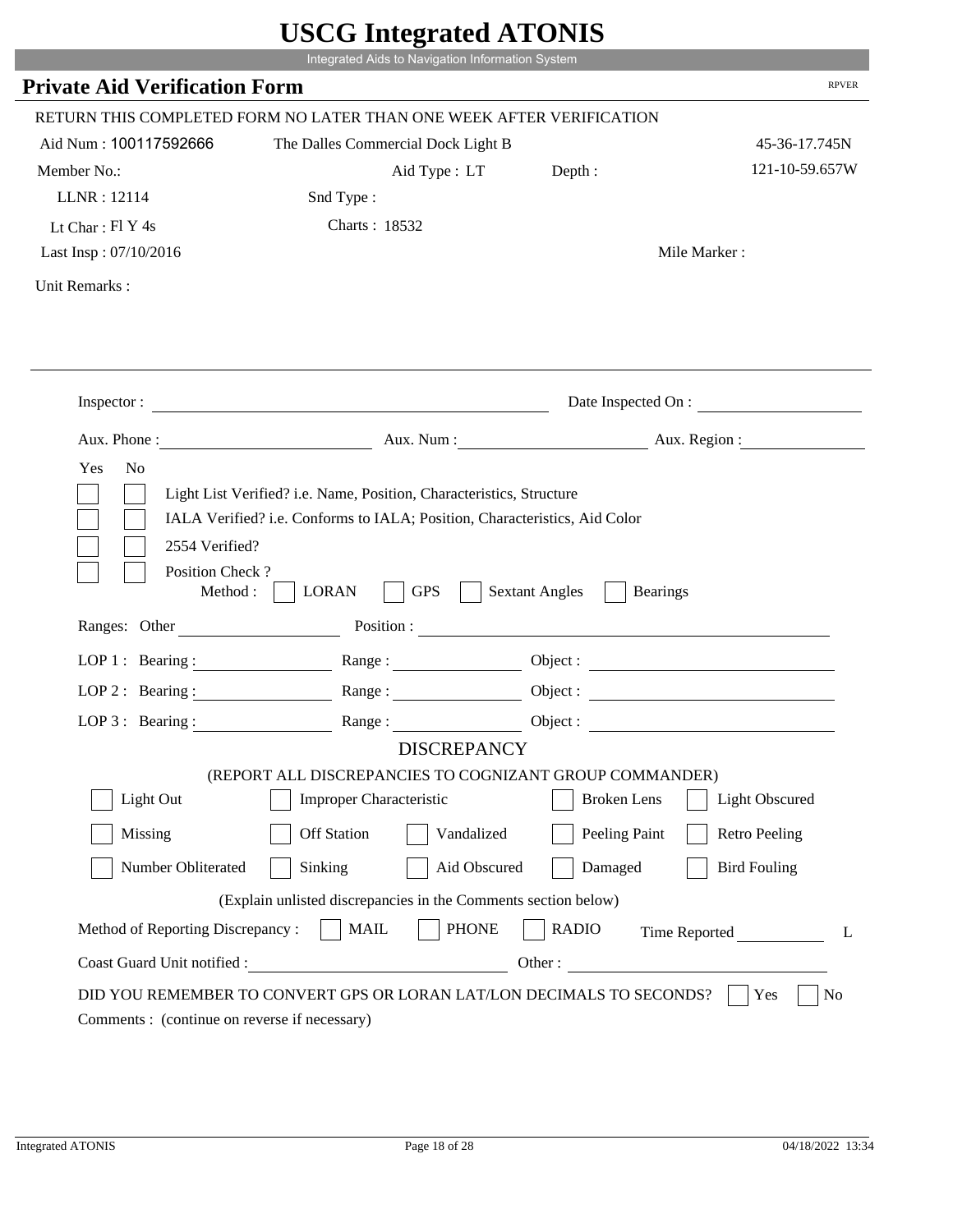|                                                       | $\sim$ $\sim$ $\sim$ $\sim$ $\sim$ $\sim$ $\sim$<br>Integrated Aids to Navigation Information System                                               |                                          |                       |
|-------------------------------------------------------|----------------------------------------------------------------------------------------------------------------------------------------------------|------------------------------------------|-----------------------|
| <b>Private Aid Verification Form</b>                  |                                                                                                                                                    |                                          | <b>RPVER</b>          |
|                                                       |                                                                                                                                                    |                                          |                       |
|                                                       | RETURN THIS COMPLETED FORM NO LATER THAN ONE WEEK AFTER VERIFICATION                                                                               |                                          |                       |
| Aid Num: 100117592670                                 | The Dalles Commercial Dock Light C                                                                                                                 |                                          | 45-36-17.043N         |
| Member No.:                                           | Aid Type: LT                                                                                                                                       | Depth :                                  | 121-10-57.555W        |
| LLNR: 12116                                           | Snd Type:                                                                                                                                          |                                          |                       |
| Lt Char: $FI Y 4s$                                    | Charts: 18532                                                                                                                                      |                                          |                       |
| Last Insp: 07/10/2016                                 |                                                                                                                                                    |                                          | Mile Marker:          |
| Unit Remarks:                                         |                                                                                                                                                    |                                          |                       |
|                                                       |                                                                                                                                                    |                                          |                       |
|                                                       |                                                                                                                                                    |                                          | Date Inspected On :   |
|                                                       | Aux. Phone : Aux. Num : Aux. Num : Aux. Num : Aux. Region :                                                                                        |                                          |                       |
| Yes<br>N <sub>o</sub>                                 | Light List Verified? i.e. Name, Position, Characteristics, Structure<br>IALA Verified? i.e. Conforms to IALA; Position, Characteristics, Aid Color |                                          |                       |
| 2554 Verified?<br>Position Check?<br>Method : $\vert$ | <b>GPS</b><br><b>LORAN</b>                                                                                                                         | <b>Sextant Angles</b><br><b>Bearings</b> |                       |
| Ranges: Other                                         |                                                                                                                                                    |                                          |                       |
|                                                       | LOP 1: Bearing: Range:                                                                                                                             |                                          |                       |
| LOP 2: Bearing:                                       | Range:                                                                                                                                             |                                          |                       |
|                                                       | LOP 3: Bearing: Range: Range: Object:                                                                                                              |                                          |                       |
|                                                       | <b>DISCREPANCY</b>                                                                                                                                 |                                          |                       |
| Light Out                                             | (REPORT ALL DISCREPANCIES TO COGNIZANT GROUP COMMANDER)<br>Improper Characteristic                                                                 | <b>Broken</b> Lens                       | <b>Light Obscured</b> |
|                                                       |                                                                                                                                                    |                                          |                       |
| Missing                                               | <b>Off Station</b><br>Vandalized                                                                                                                   | Peeling Paint                            | <b>Retro Peeling</b>  |
| Number Obliterated                                    | Sinking<br>Aid Obscured                                                                                                                            | Damaged                                  | <b>Bird Fouling</b>   |
|                                                       | (Explain unlisted discrepancies in the Comments section below)                                                                                     |                                          |                       |
| Method of Reporting Discrepancy:                      | <b>MAIL</b><br><b>PHONE</b>                                                                                                                        | <b>RADIO</b>                             | Time Reported<br>L    |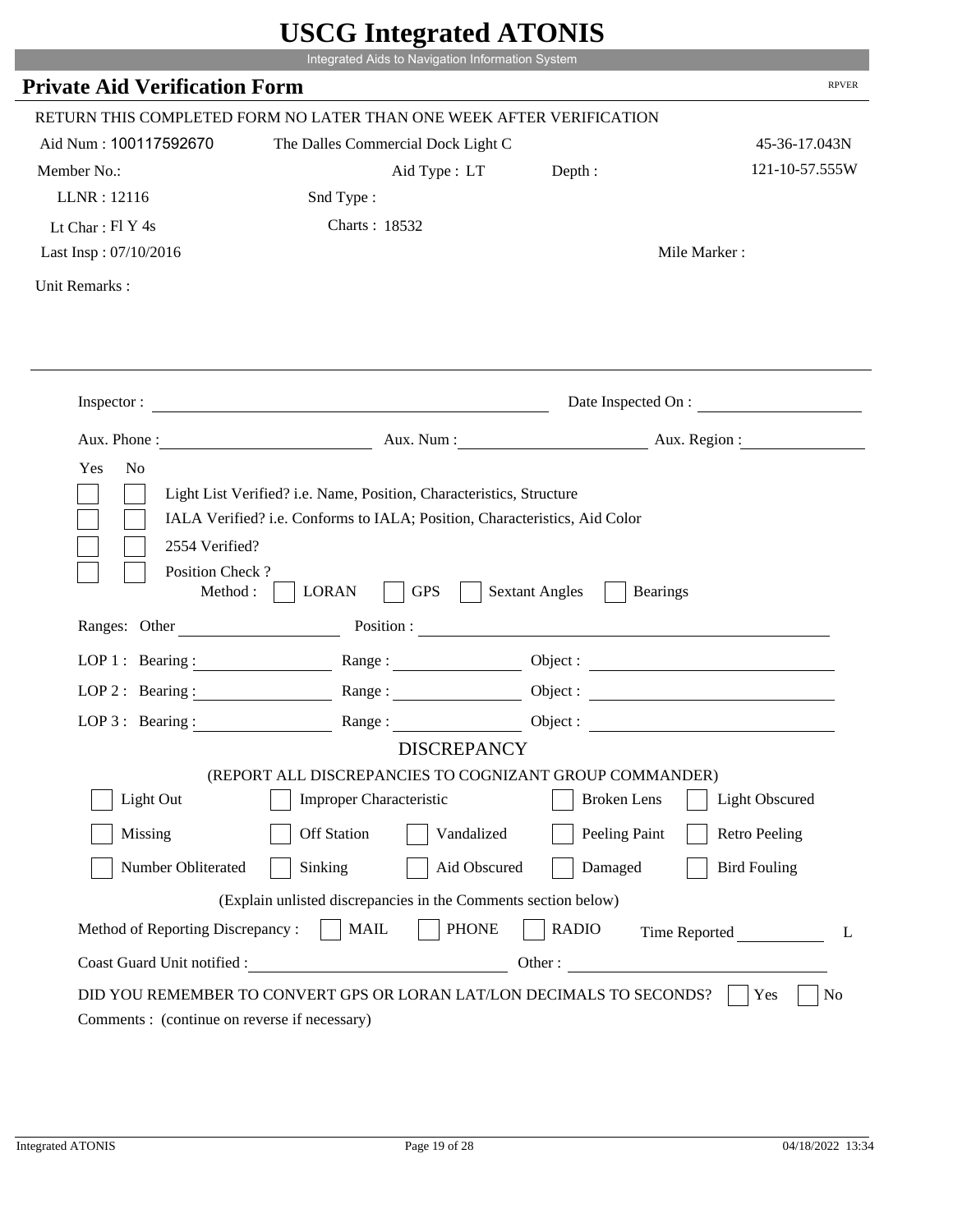|                                                                        | Integrated Aids to Navigation Information System                                                                                                   |                                          |                                 |
|------------------------------------------------------------------------|----------------------------------------------------------------------------------------------------------------------------------------------------|------------------------------------------|---------------------------------|
| <b>Private Aid Verification Form</b>                                   |                                                                                                                                                    |                                          | <b>RPVER</b>                    |
|                                                                        |                                                                                                                                                    |                                          |                                 |
|                                                                        | RETURN THIS COMPLETED FORM NO LATER THAN ONE WEEK AFTER VERIFICATION                                                                               |                                          |                                 |
| Aid Num: 100117592676                                                  | The Dalles Commercial Dock Light D                                                                                                                 |                                          | 45-36-16.418N<br>121-10-55.806W |
| Member No.:                                                            | Aid Type : LT                                                                                                                                      | Depth :                                  |                                 |
| LLNR: 12118                                                            | Snd Type:                                                                                                                                          |                                          |                                 |
| Lt Char: $FI Y 4s$                                                     | Charts: 18532                                                                                                                                      |                                          |                                 |
| Last Insp: 07/10/2016                                                  |                                                                                                                                                    |                                          | Mile Marker:                    |
| Unit Remarks:                                                          |                                                                                                                                                    |                                          |                                 |
|                                                                        |                                                                                                                                                    |                                          |                                 |
|                                                                        |                                                                                                                                                    |                                          | Date Inspected On :             |
|                                                                        | Aux. Phone : Aux. Num : Aux. Num : Aux. Num : Aux. Region :                                                                                        |                                          |                                 |
| Yes<br>N <sub>o</sub>                                                  | Light List Verified? i.e. Name, Position, Characteristics, Structure<br>IALA Verified? i.e. Conforms to IALA; Position, Characteristics, Aid Color |                                          |                                 |
| 2554 Verified?<br>Position Check?<br>Method : $\vert$<br>Ranges: Other | <b>GPS</b><br><b>LORAN</b>                                                                                                                         | <b>Sextant Angles</b><br><b>Bearings</b> |                                 |
|                                                                        |                                                                                                                                                    |                                          |                                 |
|                                                                        | LOP 1: Bearing: Range:                                                                                                                             |                                          |                                 |
| LOP 2: Bearing:                                                        | Range:                                                                                                                                             |                                          |                                 |
|                                                                        | LOP 3: Bearing: Range: Range: Object:                                                                                                              |                                          |                                 |
|                                                                        | <b>DISCREPANCY</b><br>(REPORT ALL DISCREPANCIES TO COGNIZANT GROUP COMMANDER)                                                                      |                                          |                                 |
| Light Out                                                              | Improper Characteristic                                                                                                                            | <b>Broken</b> Lens                       | <b>Light Obscured</b>           |
| Missing                                                                | <b>Off Station</b><br>Vandalized                                                                                                                   | Peeling Paint                            | <b>Retro Peeling</b>            |
|                                                                        |                                                                                                                                                    |                                          |                                 |
| Number Obliterated                                                     | Sinking<br>Aid Obscured                                                                                                                            | Damaged                                  | <b>Bird Fouling</b>             |
|                                                                        | (Explain unlisted discrepancies in the Comments section below)                                                                                     |                                          |                                 |
| Method of Reporting Discrepancy:<br>Coast Guard Unit notified :        | <b>MAIL</b><br><b>PHONE</b><br><u> 1989 - Johann Barbara, martxa eta politikar</u>                                                                 | <b>RADIO</b><br>Other:                   | Time Reported<br>L              |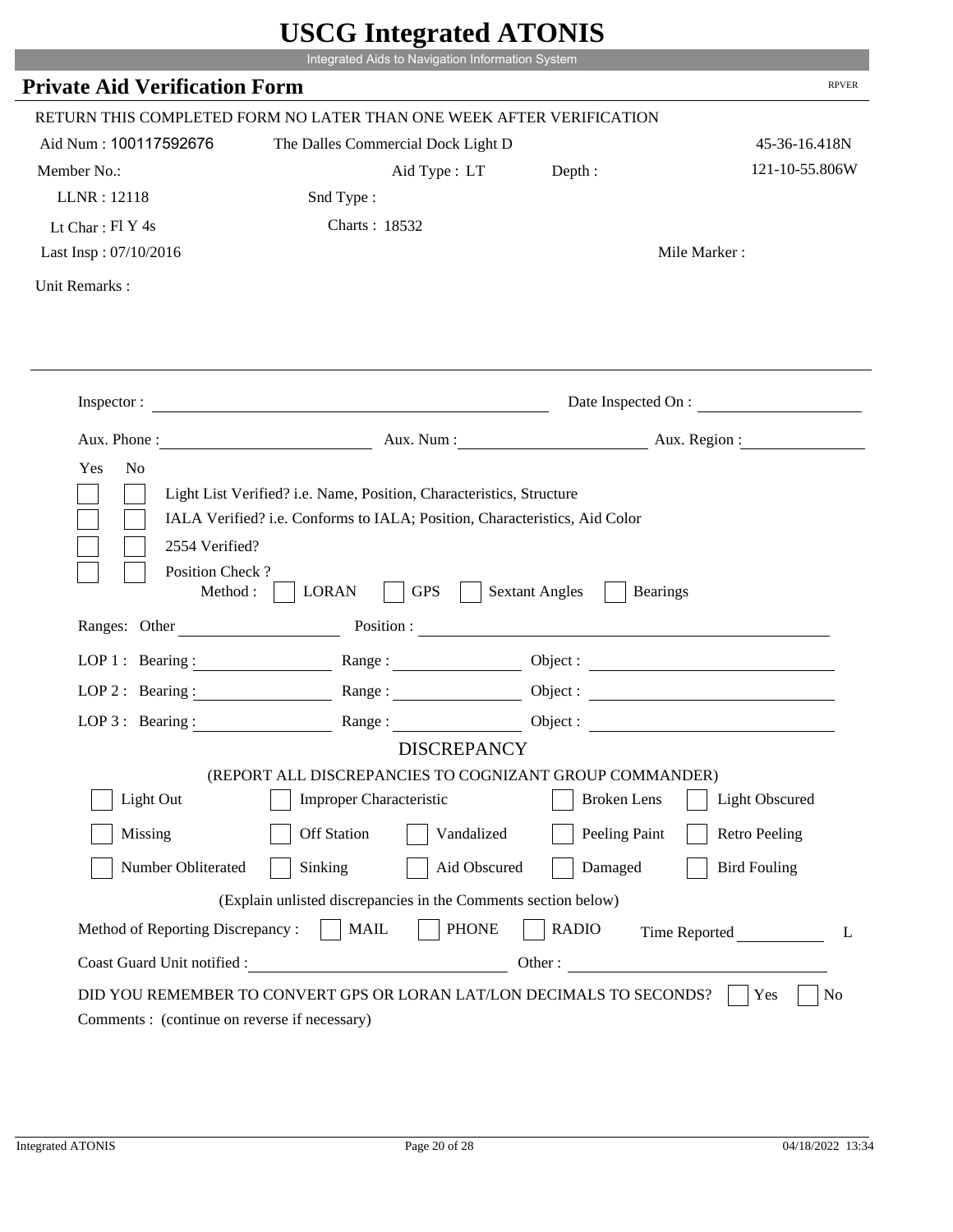|                                                                       | $\sim$<br>Integrated Aids to Navigation Information System           |                                                        |                      |
|-----------------------------------------------------------------------|----------------------------------------------------------------------|--------------------------------------------------------|----------------------|
| <b>Private Aid Verification Form</b>                                  |                                                                      |                                                        | <b>RPVER</b>         |
|                                                                       | RETURN THIS COMPLETED FORM NO LATER THAN ONE WEEK AFTER VERIFICATION |                                                        |                      |
| Aid Num: 100117592664                                                 | The Dalles Commercial Dock Lighted Buoy A                            |                                                        | 45-36-19.104N        |
| Member No.:                                                           | Aid Type : LB                                                        | Depth:                                                 | 121-11-00.386W       |
| LLNR: 12112                                                           | Snd Type:                                                            |                                                        |                      |
| Lt Char: $FI Y 2.5s$                                                  | Charts: 18532                                                        |                                                        |                      |
| Last Insp: 07/10/2016                                                 |                                                                      |                                                        | Mile Marker:         |
| Unit Remarks:                                                         |                                                                      |                                                        |                      |
|                                                                       |                                                                      |                                                        |                      |
|                                                                       | Inspector:                                                           |                                                        | Date Inspected On :  |
|                                                                       | Aux. Phone : Aux. Num : Aux. Num : Aux. Aux. Region :                |                                                        |                      |
| Position Check?<br>Method : $\vert$<br>Ranges: Other                  | <b>GPS</b><br><b>LORAN</b>                                           | <b>Sextant Angles</b><br><b>Bearings</b><br>Position : |                      |
| LOP 1 : Bearing : $\qquad \qquad$                                     | Range:                                                               |                                                        |                      |
| LOP $2:$ Bearing :                                                    |                                                                      |                                                        |                      |
|                                                                       | LOP 3: Bearing : $\qquad \qquad$ Range :                             |                                                        | Object:              |
|                                                                       | <b>DISCREPANCY</b>                                                   |                                                        |                      |
|                                                                       | (REPORT ALL DISCREPANCIES TO COGNIZANT GROUP COMMANDER)              |                                                        |                      |
| Light Out                                                             | Improper Characteristic                                              | <b>Broken</b> Lens                                     | Light Obscured       |
| Missing                                                               | <b>Off Station</b><br>Vandalized                                     | Peeling Paint                                          | <b>Retro Peeling</b> |
| Number Obliterated                                                    | Sinking<br>Aid Obscured                                              | Damaged                                                | <b>Bird Fouling</b>  |
|                                                                       | (Explain unlisted discrepancies in the Comments section below)       |                                                        |                      |
| Method of Reporting Discrepancy:                                      | <b>MAIL</b><br><b>PHONE</b>                                          | <b>RADIO</b>                                           | Time Reported<br>L   |
| Coast Guard Unit notified :                                           |                                                                      | Other:                                                 |                      |
| DID YOU REMEMBER TO CONVERT GPS OR LORAN LAT/LON DECIMALS TO SECONDS? |                                                                      |                                                        |                      |
|                                                                       |                                                                      |                                                        | Yes<br>No            |

p.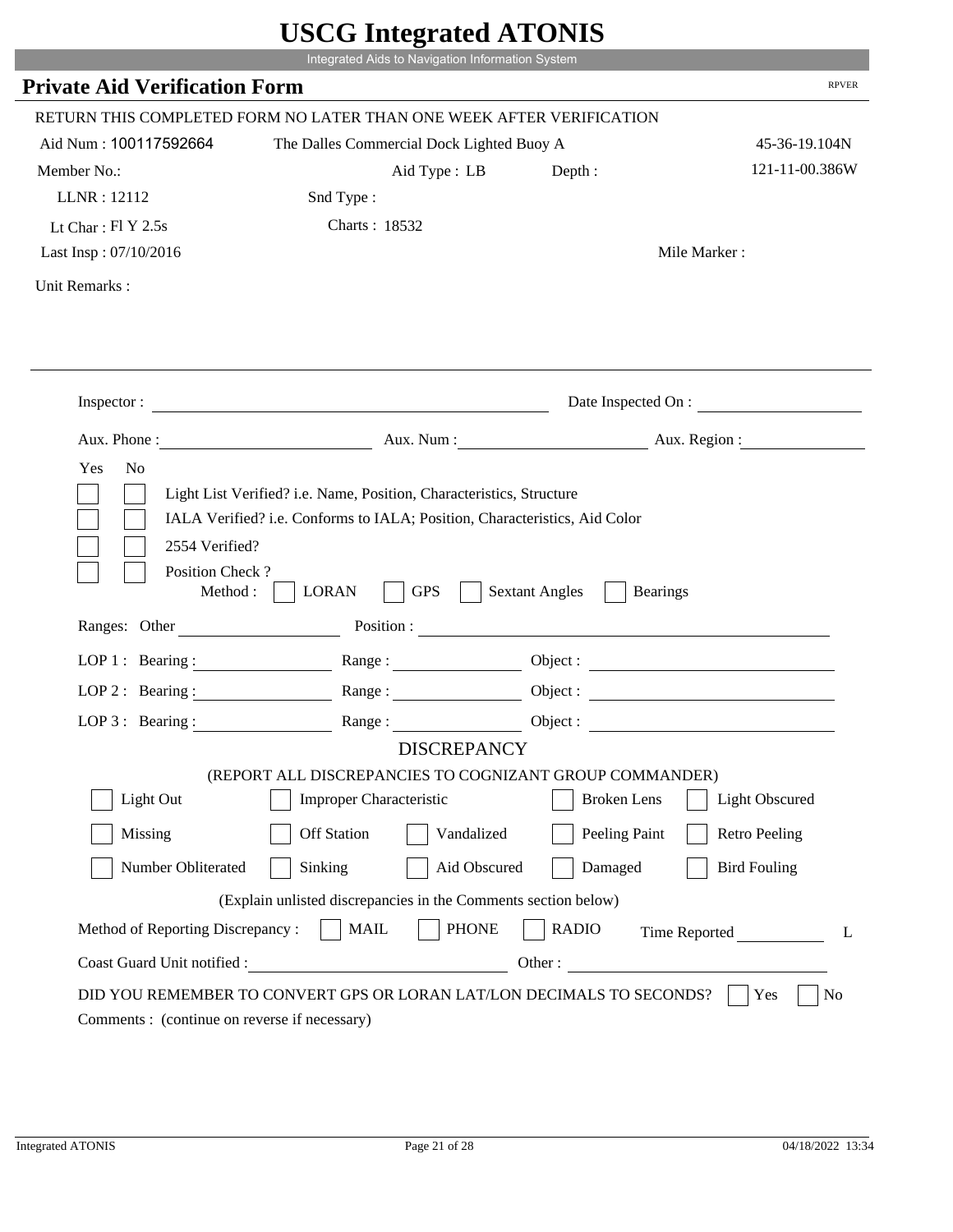|                                                                 | Integrated Aids to Navigation Information System                                                                                                   |                                                        |                      |
|-----------------------------------------------------------------|----------------------------------------------------------------------------------------------------------------------------------------------------|--------------------------------------------------------|----------------------|
| <b>Private Aid Verification Form</b>                            |                                                                                                                                                    |                                                        | <b>RPVER</b>         |
|                                                                 | RETURN THIS COMPLETED FORM NO LATER THAN ONE WEEK AFTER VERIFICATION                                                                               |                                                        |                      |
| Aid Num: 200100129733                                           | Tidewater Mooring Barge Light A                                                                                                                    |                                                        | 45-40-09.550N        |
| Member No.:                                                     | Aid Type : LT                                                                                                                                      | Depth:                                                 | 120-50-39.590W       |
| LLNR: 12306                                                     | Snd Type:                                                                                                                                          |                                                        |                      |
| Lt Char: $FI Y 10s$                                             | Charts: 18533                                                                                                                                      |                                                        |                      |
| Last Insp: 07/09/2016                                           |                                                                                                                                                    |                                                        | Mile Marker:         |
| Unit Remarks:                                                   |                                                                                                                                                    |                                                        |                      |
|                                                                 |                                                                                                                                                    |                                                        |                      |
|                                                                 | Inspector:                                                                                                                                         |                                                        | Date Inspected On :  |
| Aux. Phone :                                                    |                                                                                                                                                    | Aux. Num: Aux. Region:                                 |                      |
| 2554 Verified?                                                  | Light List Verified? i.e. Name, Position, Characteristics, Structure<br>IALA Verified? i.e. Conforms to IALA; Position, Characteristics, Aid Color |                                                        |                      |
| Position Check?<br>Method :<br>Ranges: Other                    | <b>GPS</b><br><b>LORAN</b>                                                                                                                         | <b>Sextant Angles</b><br><b>Bearings</b><br>Position : |                      |
|                                                                 |                                                                                                                                                    |                                                        |                      |
|                                                                 | LOP 1: Bearing: $\qquad \qquad \text{Range}:$                                                                                                      |                                                        |                      |
|                                                                 | LOP 2: Bearing: Range:                                                                                                                             |                                                        |                      |
| $LOP 3:$ Bearing :                                              | Range:<br><b>DISCREPANCY</b>                                                                                                                       |                                                        | Object:              |
|                                                                 | (REPORT ALL DISCREPANCIES TO COGNIZANT GROUP COMMANDER)                                                                                            |                                                        |                      |
| Light Out                                                       | Improper Characteristic                                                                                                                            | <b>Broken</b> Lens                                     | Light Obscured       |
| Missing                                                         | <b>Off Station</b><br>Vandalized                                                                                                                   | Peeling Paint                                          | <b>Retro Peeling</b> |
| Number Obliterated                                              | Aid Obscured<br>Sinking                                                                                                                            | Damaged                                                | <b>Bird Fouling</b>  |
|                                                                 |                                                                                                                                                    |                                                        |                      |
|                                                                 | (Explain unlisted discrepancies in the Comments section below)                                                                                     |                                                        |                      |
| Method of Reporting Discrepancy:<br>Coast Guard Unit notified : | <b>PHONE</b><br><b>MAIL</b><br>Other:                                                                                                              | <b>RADIO</b>                                           | Time Reported        |

i i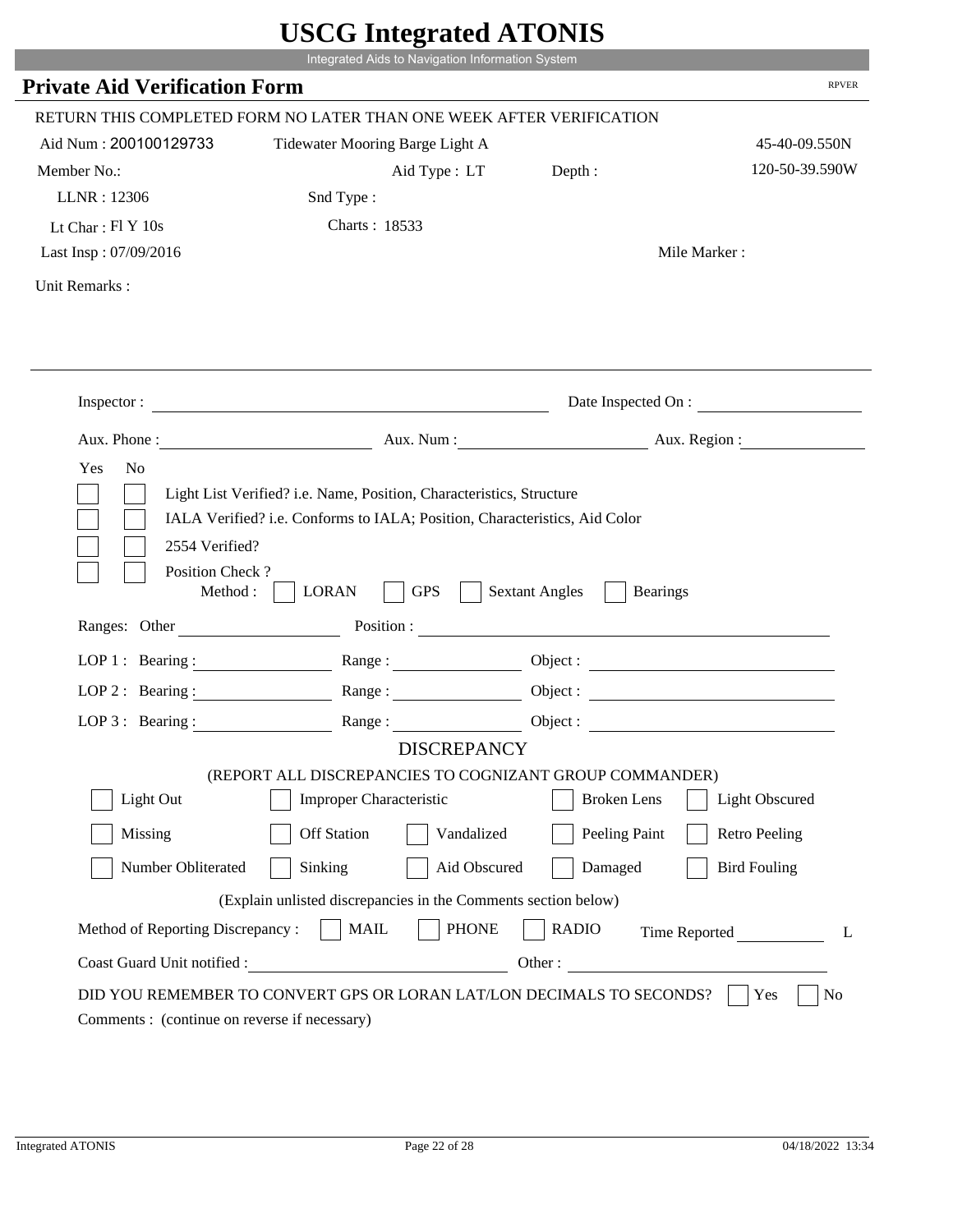|                                                         | Integrated Aids to Navigation Information System                                                                                                   |                                          |                        |
|---------------------------------------------------------|----------------------------------------------------------------------------------------------------------------------------------------------------|------------------------------------------|------------------------|
| <b>Private Aid Verification Form</b>                    |                                                                                                                                                    |                                          | <b>RPVER</b>           |
|                                                         | RETURN THIS COMPLETED FORM NO LATER THAN ONE WEEK AFTER VERIFICATION                                                                               |                                          |                        |
| Aid Num: 200100129734                                   | Tidewater Mooring Barge Light B                                                                                                                    |                                          | 45-40-08.100N          |
| Member No.:                                             | Aid Type : LT                                                                                                                                      | Depth:                                   | 120-50-42.750W         |
| LLNR: 12311                                             | Snd Type:                                                                                                                                          |                                          |                        |
| Lt Char: $FI Y 10s$                                     | Charts: 18533                                                                                                                                      |                                          |                        |
| Last Insp: 07/09/2016                                   |                                                                                                                                                    |                                          | Mile Marker:           |
| Unit Remarks:                                           |                                                                                                                                                    |                                          |                        |
|                                                         | Inspector:                                                                                                                                         |                                          | Date Inspected On :    |
|                                                         |                                                                                                                                                    |                                          | Aux. Num: Aux. Region: |
|                                                         |                                                                                                                                                    |                                          |                        |
| Aux. Phone :<br>N <sub>o</sub><br>Yes<br>2554 Verified? | Light List Verified? i.e. Name, Position, Characteristics, Structure<br>IALA Verified? i.e. Conforms to IALA; Position, Characteristics, Aid Color |                                          |                        |
| Position Check?<br>Method :                             | <b>GPS</b><br><b>LORAN</b>                                                                                                                         | <b>Sextant Angles</b><br><b>Bearings</b> |                        |
| Ranges: Other                                           | Position :                                                                                                                                         |                                          |                        |
|                                                         | LOP 1: Bearing: $\qquad \qquad \text{Range}:$                                                                                                      |                                          |                        |
|                                                         | LOP 2: Bearing: Range:                                                                                                                             |                                          |                        |
| $LOP 3:$ Bearing :                                      | Range:                                                                                                                                             |                                          | Object:                |
|                                                         | <b>DISCREPANCY</b>                                                                                                                                 |                                          |                        |
| Light Out                                               | (REPORT ALL DISCREPANCIES TO COGNIZANT GROUP COMMANDER)                                                                                            | <b>Broken</b> Lens                       |                        |
|                                                         | Improper Characteristic                                                                                                                            |                                          | Light Obscured         |
| Missing                                                 | <b>Off Station</b><br>Vandalized                                                                                                                   | Peeling Paint                            | <b>Retro Peeling</b>   |
| Number Obliterated                                      | Aid Obscured<br>Sinking                                                                                                                            | Damaged                                  | <b>Bird Fouling</b>    |
|                                                         | (Explain unlisted discrepancies in the Comments section below)                                                                                     |                                          |                        |
| Method of Reporting Discrepancy:                        | <b>PHONE</b><br><b>MAIL</b>                                                                                                                        | <b>RADIO</b>                             | Time Reported          |

i i